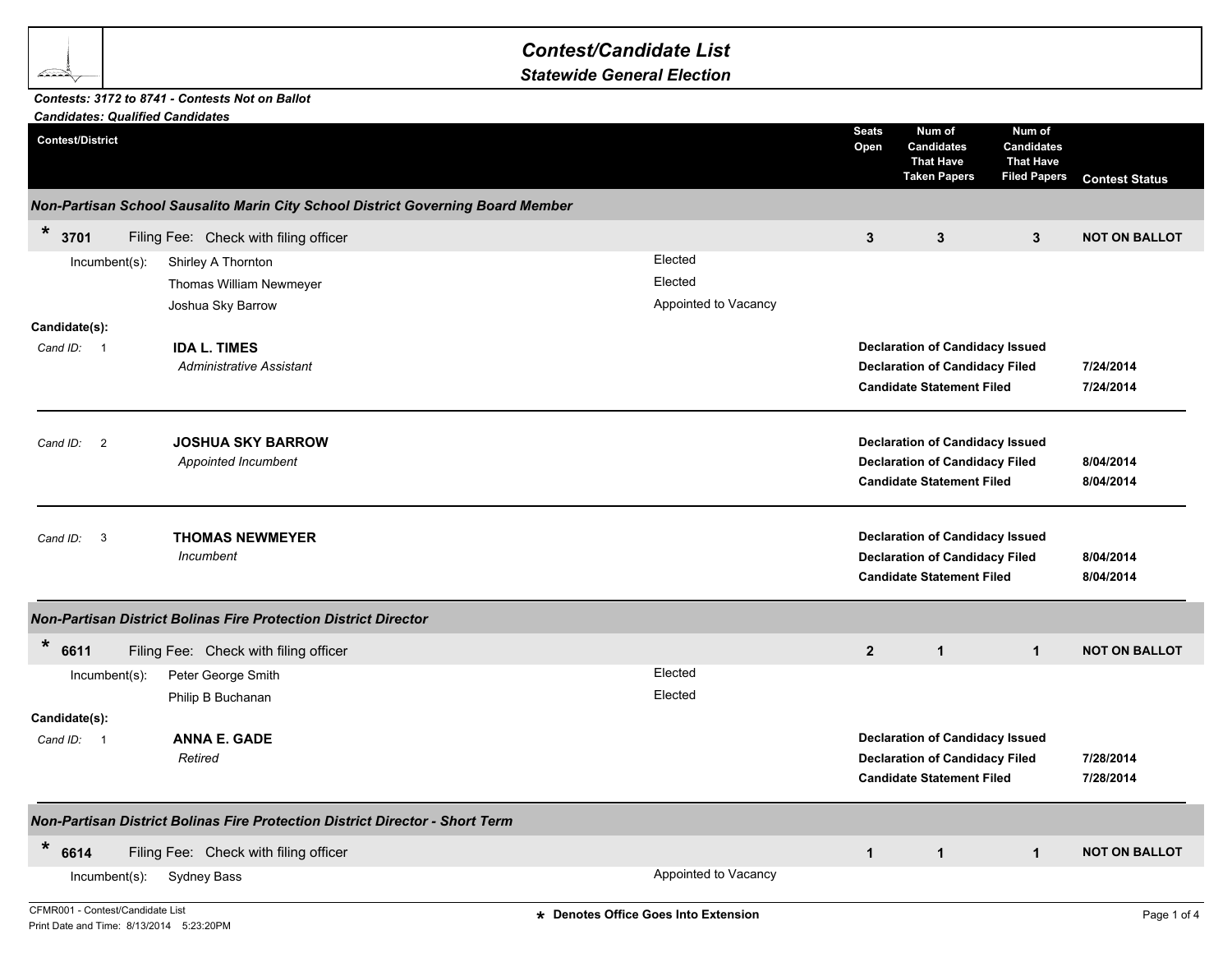| <b>Contest/District</b>              |                                                                              |         | <b>Seats</b><br>Open | Num of<br><b>Candidates</b><br><b>That Have</b><br><b>Taken Papers</b>                                              | Num of<br><b>Candidates</b><br><b>That Have</b><br><b>Filed Papers</b> | <b>Contest Status</b>  |
|--------------------------------------|------------------------------------------------------------------------------|---------|----------------------|---------------------------------------------------------------------------------------------------------------------|------------------------------------------------------------------------|------------------------|
|                                      | Non-Partisan District Bolinas Fire Protection District Director - Short Term |         |                      |                                                                                                                     |                                                                        |                        |
| 6614                                 | Filing Fee: Check with filing officer                                        |         | $\mathbf{1}$         | $\mathbf{1}$                                                                                                        | $\mathbf{1}$                                                           | <b>NOT ON BALLOT</b>   |
| Candidate(s):<br>Cand ID: 1          | <b>SYDNEY BASS</b><br>Appointed Incumbent                                    |         |                      | <b>Declaration of Candidacy Issued</b><br><b>Declaration of Candidacy Filed</b><br><b>Candidate Statement Filed</b> |                                                                        |                        |
|                                      | <b>Non-Partisan District Mesa Park Director</b>                              |         |                      |                                                                                                                     |                                                                        |                        |
| 7430                                 | Filing Fee: Check with filing officer                                        |         | 3                    | 3                                                                                                                   | $\mathbf{3}$                                                           | <b>NOT ON BALLOT</b>   |
| Incumbent(s):                        | Jane Lockwood Mickelson                                                      | Elected |                      |                                                                                                                     |                                                                        |                        |
|                                      | No Office Holder                                                             | Vacated |                      |                                                                                                                     |                                                                        |                        |
|                                      | Charles Mingus Whitefield                                                    | Elected |                      |                                                                                                                     |                                                                        |                        |
| Candidate(s):                        |                                                                              |         |                      |                                                                                                                     |                                                                        |                        |
| Cand ID: 1<br><b>ANGIE CALPESTRI</b> |                                                                              |         |                      | <b>Declaration of Candidacy Issued</b>                                                                              |                                                                        |                        |
|                                      | <b>Ballot Designation Not Submitted</b>                                      |         |                      | <b>Declaration of Candidacy Filed</b><br>7/18/2014<br><b>Candidate Statement Filed</b>                              |                                                                        |                        |
| Cand ID: 2                           | <b>CHARLES MINGUS WHITEFIELD</b><br><b>Ballot Designation Not Submitted</b>  |         |                      | <b>Declaration of Candidacy Issued</b><br><b>Declaration of Candidacy Filed</b><br><b>Candidate Statement Filed</b> | 7/28/2014                                                              |                        |
| Cand ID:<br>$\overline{\mathbf{3}}$  | <b>R. VICTORIA MAIER</b><br>Pre-School Teacher/Mother                        |         |                      | <b>Declaration of Candidacy Issued</b><br><b>Declaration of Candidacy Filed</b><br><b>Candidate Statement Filed</b> | 7/30/2014                                                              |                        |
|                                      | <b>Non-Partisan District Strawberry Recreation District Director</b>         |         |                      |                                                                                                                     |                                                                        |                        |
| $\star$<br>7460                      | Filing Fee: Check with filing officer                                        |         | 3                    | 3                                                                                                                   | 3                                                                      | <b>NOT ON BALLOT</b>   |
| Incumbent(s):                        | Peter Barclay Teese                                                          | Elected |                      |                                                                                                                     |                                                                        |                        |
|                                      | Jennifer Marie Klopfer                                                       | Elected |                      |                                                                                                                     |                                                                        |                        |
|                                      | Jeffrey Lovell Francis                                                       | Elected |                      |                                                                                                                     |                                                                        |                        |
| Candidate(s):                        |                                                                              |         |                      |                                                                                                                     |                                                                        |                        |
| Cand ID: 1                           | <b>JEFF L. FRANCIS</b>                                                       |         |                      | <b>Declaration of Candidacy Issued</b>                                                                              |                                                                        |                        |
|                                      | Incumbent                                                                    |         |                      | <b>Declaration of Candidacy Filed</b><br><b>Candidate Statement Filed</b>                                           |                                                                        | 7/16/2014<br>7/16/2014 |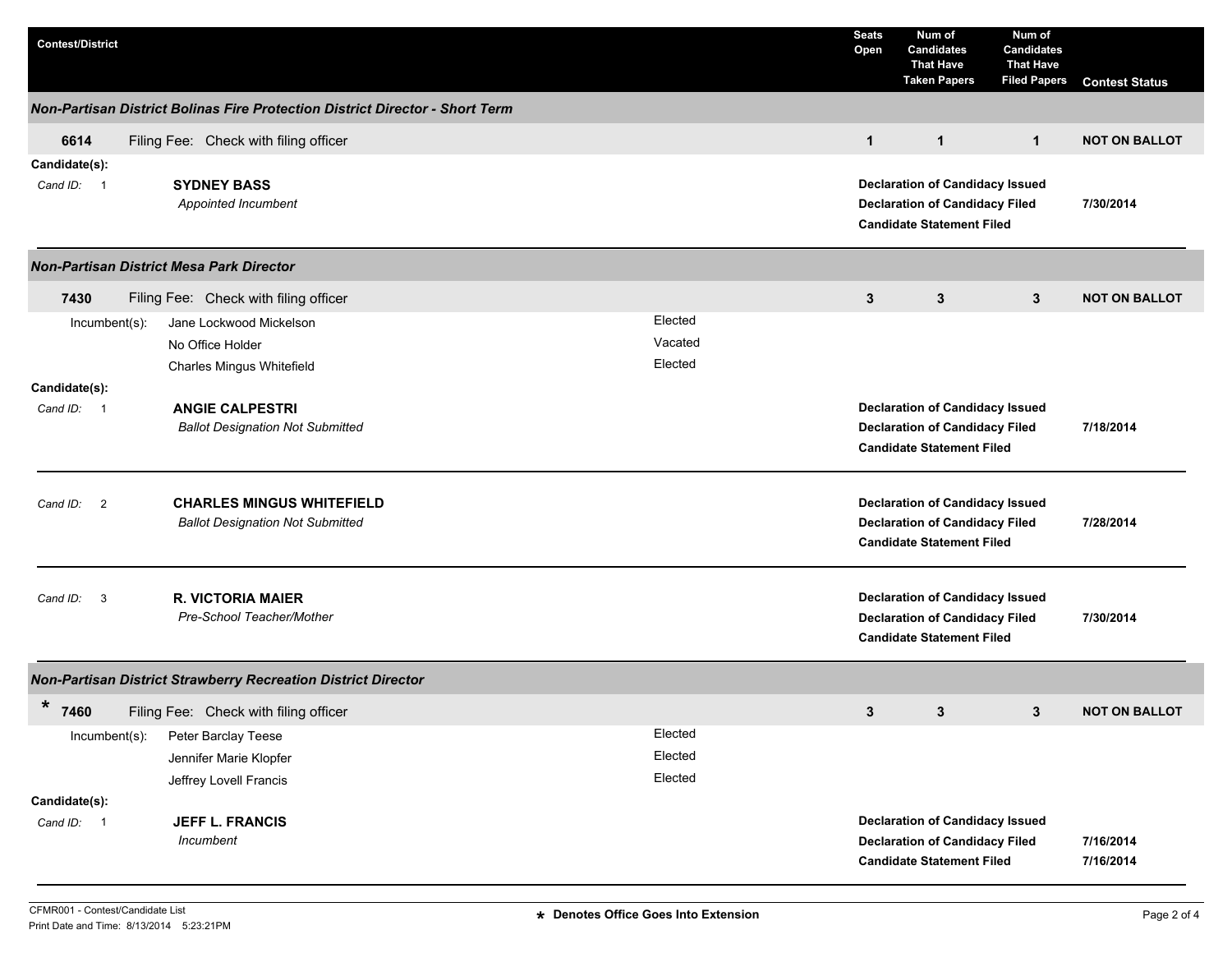| <b>Contest/District</b>                                                              |                                                                            |                                                                                                                     | <b>Seats</b><br>Open | Num of<br><b>Candidates</b><br><b>That Have</b><br><b>Taken Papers</b>                                              | Num of<br><b>Candidates</b><br><b>That Have</b><br><b>Filed Papers</b> | <b>Contest Status</b>  |
|--------------------------------------------------------------------------------------|----------------------------------------------------------------------------|---------------------------------------------------------------------------------------------------------------------|----------------------|---------------------------------------------------------------------------------------------------------------------|------------------------------------------------------------------------|------------------------|
|                                                                                      | Non-Partisan District Strawberry Recreation District Director              |                                                                                                                     |                      |                                                                                                                     |                                                                        |                        |
| 7460                                                                                 | Filing Fee: Check with filing officer                                      |                                                                                                                     | $\mathbf{3}$         | 3                                                                                                                   | $\mathbf{3}$                                                           | <b>NOT ON BALLOT</b>   |
| <b>SYLVIA LACOCK MARINO</b><br>Cand ID: 2<br><b>Ballot Designation Not Submitted</b> |                                                                            | <b>Declaration of Candidacy Issued</b><br><b>Declaration of Candidacy Filed</b><br><b>Candidate Statement Filed</b> |                      |                                                                                                                     | 8/07/2014                                                              |                        |
| $\mathbf{3}$<br>Cand ID:                                                             | <b>PETER BARCLAY TEESE</b><br><b>Ballot Designation Not Submitted</b>      |                                                                                                                     |                      | <b>Declaration of Candidacy Issued</b><br><b>Declaration of Candidacy Filed</b><br><b>Candidate Statement Filed</b> |                                                                        | 8/08/2014              |
|                                                                                      | <b>Non-Partisan District Marin Resource Conservation District Director</b> |                                                                                                                     |                      |                                                                                                                     |                                                                        |                        |
| 7801                                                                                 | Filing Fee: Check with filing officer                                      |                                                                                                                     | $\overline{2}$       | $\mathbf{2}$                                                                                                        | $\mathbf{2}$                                                           | <b>NOT ON BALLOT</b>   |
| $Incumbent(s)$ :                                                                     | Robert Waldo Giacomini                                                     | Elected                                                                                                             |                      |                                                                                                                     |                                                                        |                        |
|                                                                                      | Sally Gale                                                                 | Elected                                                                                                             |                      |                                                                                                                     |                                                                        |                        |
| Candidate(s):<br>Cand ID: 1                                                          | <b>SALLY GALE</b><br>Incumbent                                             |                                                                                                                     |                      | <b>Declaration of Candidacy Issued</b><br><b>Declaration of Candidacy Filed</b><br><b>Candidate Statement Filed</b> |                                                                        | 8/06/2014              |
| $\overline{2}$<br>Cand ID:                                                           | <b>ROBERT W. GIACOMINI</b><br>Incumbent                                    |                                                                                                                     |                      | <b>Declaration of Candidacy Issued</b><br><b>Declaration of Candidacy Filed</b><br><b>Candidate Statement Filed</b> |                                                                        | 8/07/2014              |
|                                                                                      | Non-Partisan District Marin Municipal Water District Director Division 1   |                                                                                                                     |                      |                                                                                                                     |                                                                        |                        |
| 8601                                                                                 | Filing Fee: Check with filing officer                                      |                                                                                                                     | $\mathbf{1}$         | $\mathbf{1}$                                                                                                        | $\mathbf{1}$                                                           | <b>NOT ON BALLOT</b>   |
| $Incumbent(s)$ :<br>Candidate(s):                                                    | John Collins Gibson                                                        | Elected                                                                                                             |                      |                                                                                                                     |                                                                        |                        |
| Cand ID: 1                                                                           | <b>JACK GIBSON</b><br><b>MMWD Board Member</b>                             |                                                                                                                     |                      | <b>Declaration of Candidacy Issued</b><br><b>Declaration of Candidacy Filed</b><br><b>Candidate Statement Filed</b> |                                                                        | 7/28/2014<br>7/28/2014 |
|                                                                                      | Non-Partisan District Marin Municipal Water District Director Division 4   |                                                                                                                     |                      |                                                                                                                     |                                                                        |                        |
| 8604                                                                                 | Filing Fee: Check with filing officer                                      |                                                                                                                     | $\mathbf{1}$         | $\mathbf{1}$                                                                                                        | $\mathbf{1}$                                                           | <b>NOT ON BALLOT</b>   |